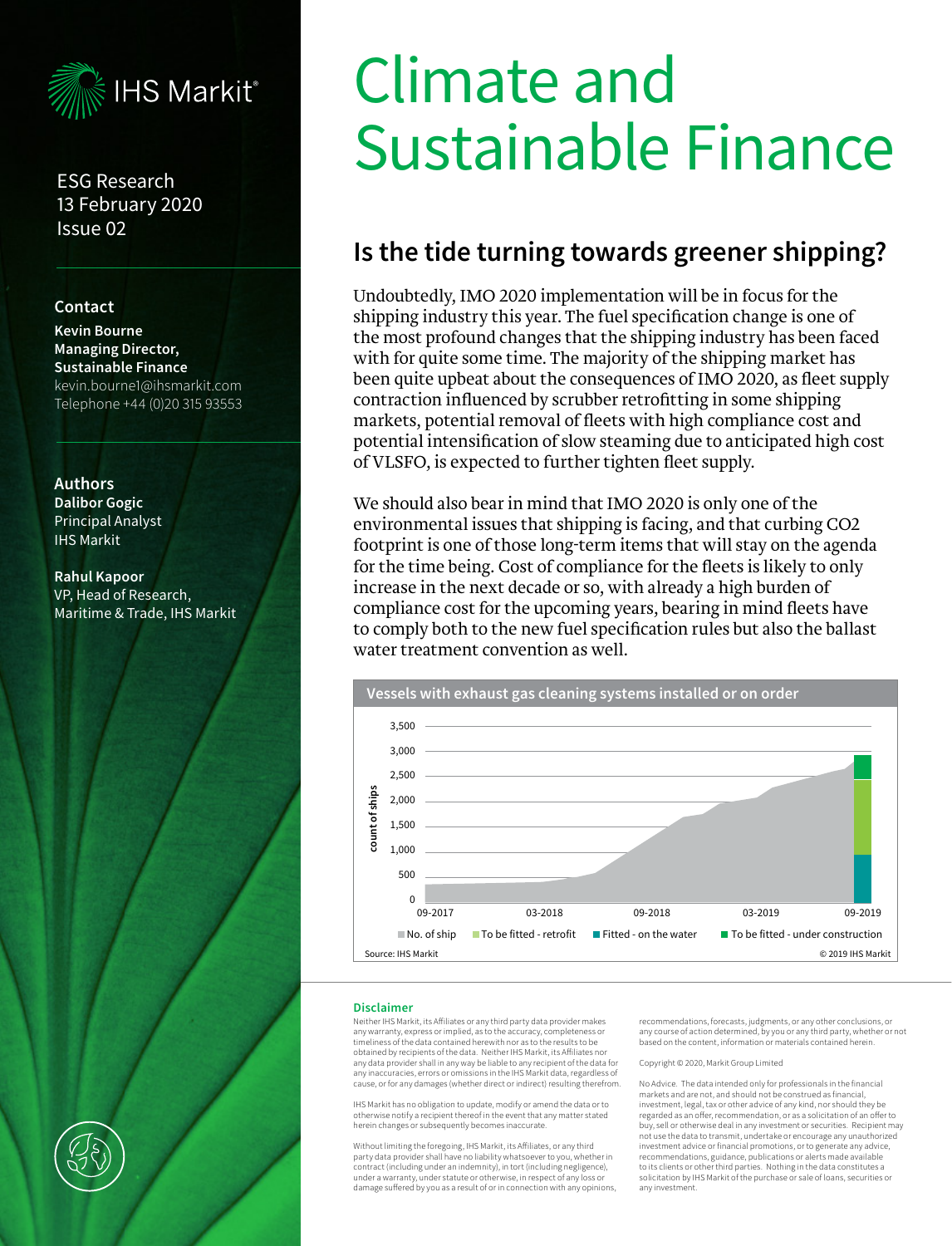#### **We have to talk about IMO 2020 - Majority of fleet is expected to comply by using compliant fuels despite stronger uptake in scrubber adoption in the last 12 months**

- IMO uphold their long-held position that there will be no delay to IMO 2020 implementation.
- Question remains over open-loop scrubbers, as the opposition seems to grow and IMO indicated that further investigation of open-loop scrubbers environmental impact is expected to be instigated.
- Preparation for IMO 2020 is gearing up with many ship operators preparing individual ship implementation plans, instigating discussions with fuel suppliers and testing VLSFO fuels.
- Significant uptake of scrubber installations in the last 12 months. There is a substantial number of announcements, mainly from large operators, about scrubber orders and installations.
- Commodity fleets seem to be in focus, particularly within retrofit candidates.
- However in recent months reports grew of scrubber installation delays and many shipowners reported that their retrofitting programs maybe falling behind schedule.

### **The market will see adjustments in charter rates to dampen the affects of changes in fuel costs**

- The charter rates are likely to change, with scrubber fitted ships commanding a premium over their unfitted counterparts.
- Rates for non-scrubber fitted vessels may fall, being less attractive to a charterer due to fuel differential, although this is going to be highly dependable on general market conditions, such as supply and demand. During those times of stronger scrubber retrofits and tightening of the fleet supply, overall freight rates are expected to firm.
- The likelihood of a two-tier charter market seems to be unavoidable in most sectors, with eco and scrubber vessels commanding premiums over older, less-efficient and non-scrubber fitted vessels.

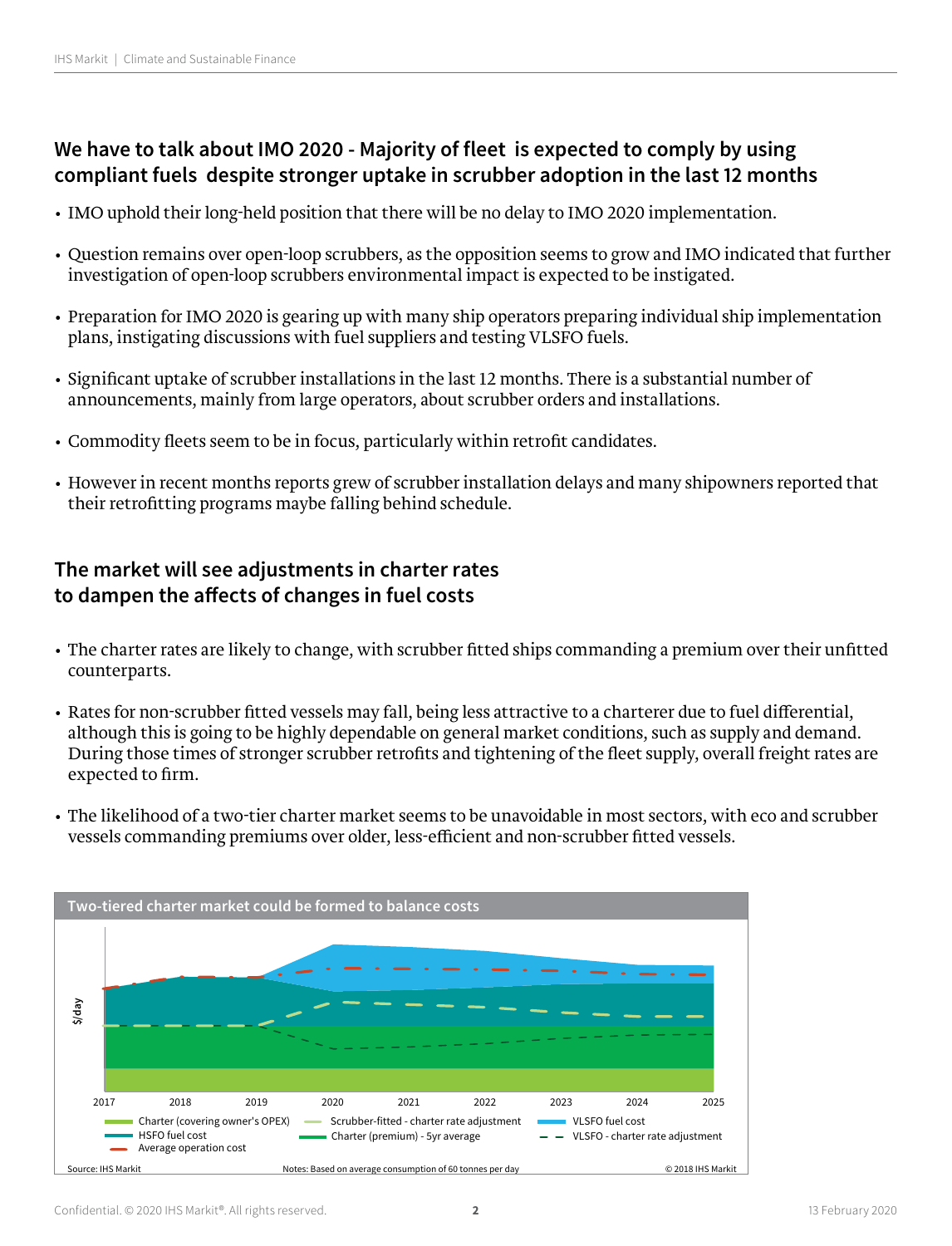## **Scrubbers are here to stay but they are not the only option – further opportunity to incentivize renewal of some older fleets**

- Capesize vessels are recorded as consuming around 40 tonnes of bunker a day; with a scrubber fitted, these vessels, which would typically consume approximately 10,000 tonnes annually, could see an annual saving of USD two million on a differential as low as USD 200 per tonne between VLSFO and HSFO, compared with the cost of the scrubber, which in the current market is estimated to be around USD two-three million.
- Scrubber retrofits are expected to cause two tier markets, particularly in larger vessel sizes such as VLCC/ Suezmax and Capesizes. The fleet with scrubbers and eco ships are expected to command premiums over the rest of the fleets for the obvious reason of fuel economics, which have also been reflected in chartering markets so far.
- As fuel differential is generally expected to be narrowing, the scrubber economics may not remain as advantageous as at of the times of high VLSO and HSFO differentials. More efficient/younger vessels might be able to match or exceed the scrubber economics, which begs the question, would we see intensification of demolition and more importantly are we going to see higher activity on ordering more efficient vessels in the next year or so?



#### **Scrubber uptake is set continue in the next wave of scrubber installations throughout 2020 – as current capacity is mainly booked**

- Scrubber adoption started slow last year, with mainly fleets from non commodity fleets such as cruise and passenger vessels being among the first to adopt scrubber technology. Reports are mounting as of recently about scrubber retrofitting delays. This makes us believe that the scrubber ready fleet will be at level just north of 2,000 ships come January 2020.
- Either way, scrubber adoption is expected to continue, and a second wave of installations is expected to be coming this year and we would expect that the major commodity fleets to have north of 3,000 units equipped with scrubbers by January 2021. All together we would expect to see north of 3,500 units equipped with scrubbers by the same date. These numbers are obviously a combination of newbuildings expected to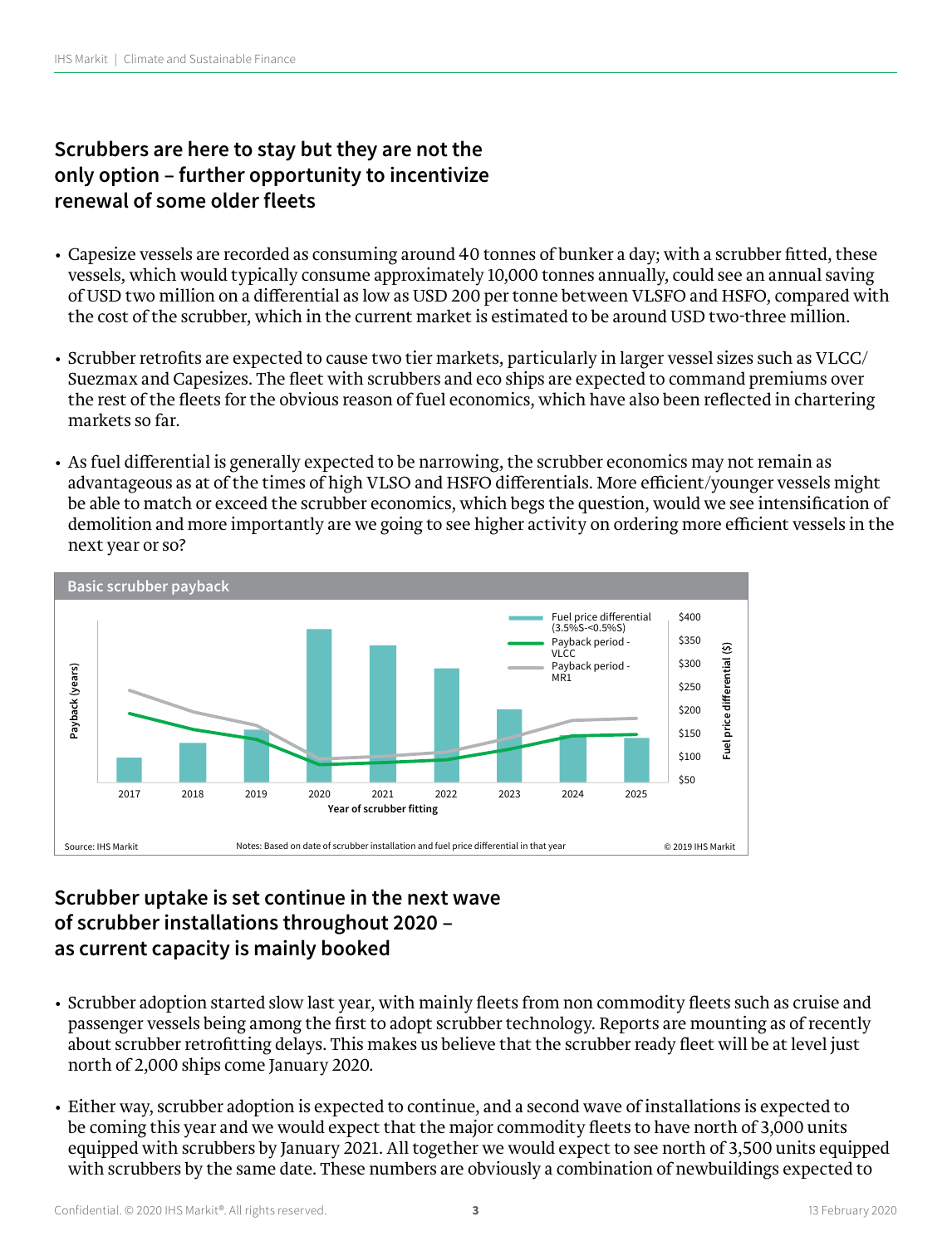be delivered in the next period plus the number of vessels we would expect to be retrofitted with scrubber technology.



### **Majority of vessels are larger in size but there is more interest in scrubber retrofits among medium sizes – specific to operational requirements etc**



Economies of scale plays its role in the decision making process for scrubber retrofitting and fitting. The fact that larger ships are usually the biggest guzzlers, and these are employed on longer routes, seems to be influencing the current situation that about 50% or more of vessels scheduled for retrofitting are coming from the larger units such as Capes, VLCC/Suezmax and ULCS.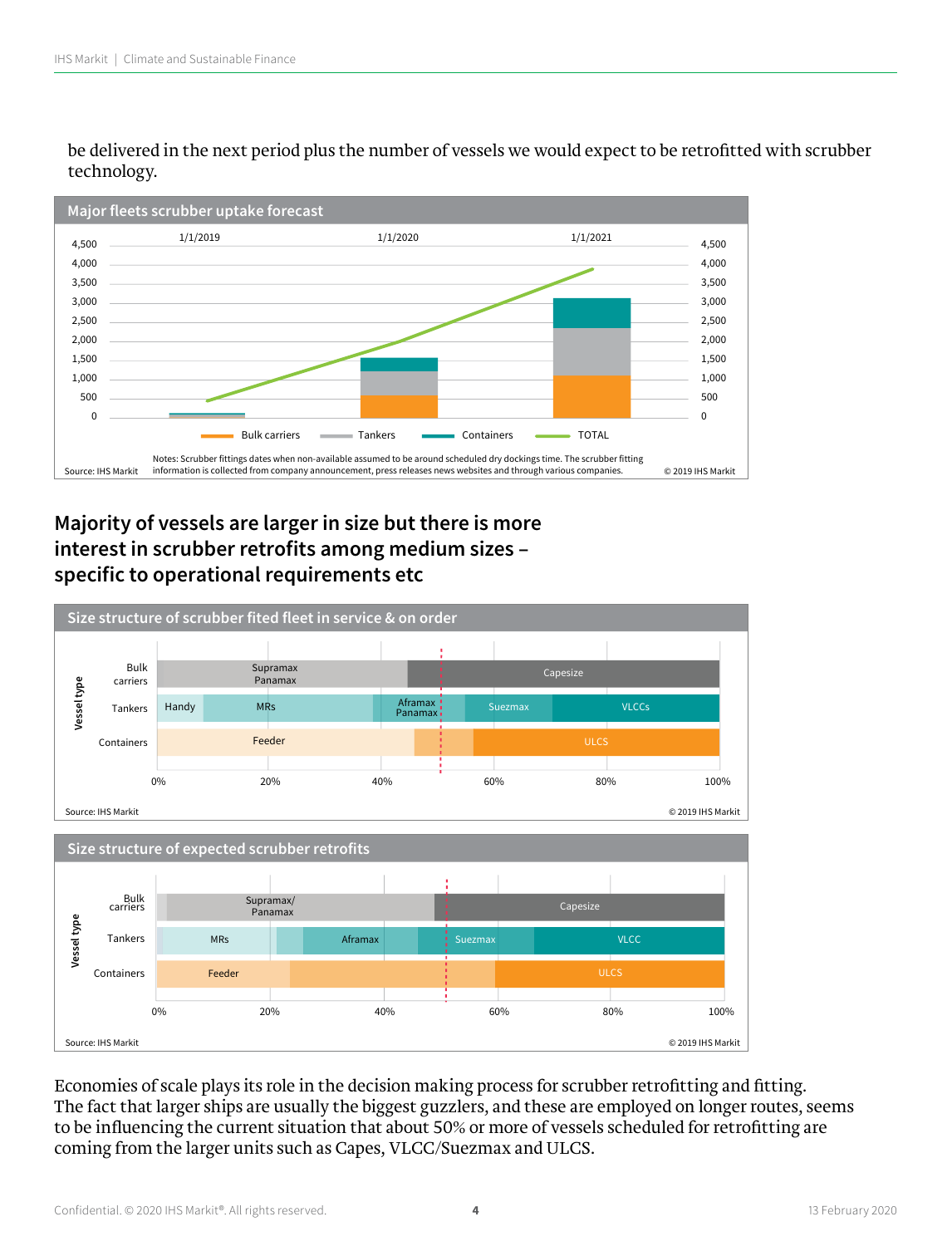#### **Scrubber retrofits and newbuildings shifted towards large commodity fleets such as Tankers, Containers and Dry Bulk as deadline looms**



Early adopters of scrubber technology are passenger and cruise sectors that have to spend quite some time around ECA areas. However as IMO2020 got closer, we noticed a much stronger switch towards commodity fleets, mainly newbuilding and retrofitting candidates.



### **Supply tightening is expected to happen as scrubber adoption is expected to continue; the effect will bestronger on the larger fleets**

Many operators decided to go with a multi-year scrubber retrofitting program for their fleets. Taking into account the fleet that we noted and is currently expected to have a scrubber retrofitted, fleet supply contractions on annualized level are expected to be about 1% to 2% of the 2019 fleet size. More amplified effect on the fleets is expected to be on larger vessels such as Capes/ULCS and in particular VLCCs and Suezmaxes, where the number of scrubber candidates is high. Inevitably the effect will be dampened by delays in scrubber retrofitting, as well as the fact that the retrofits taken into account maybe installed at a later stage.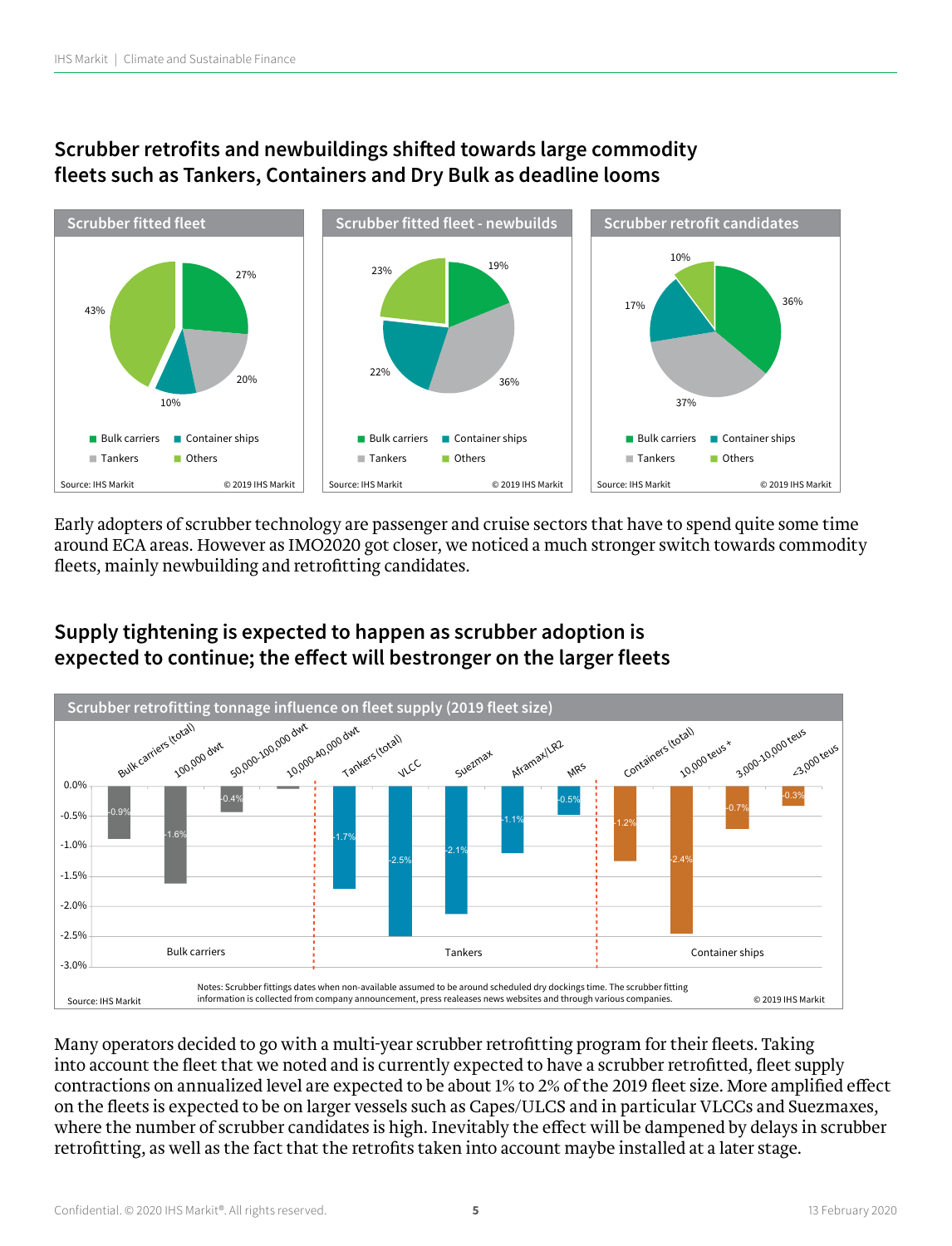## **Demolition potential seems to be outweighed by the fleet scheduled for delivery in the next 12 months or so, but there is some potential for renewals**

Major commodity fleets age structure suggests that only 15-20 years of current fleet capacity is 15 years or older. Heavy spates of demolitions and newbuilding orders in the last few years left us with relatively young fleets. Major demolition candidates are vessels that are regarded to have high cost of compliance, so that is vessels that are obliged to invest in BWTS as well as cover costs for upcoming dry docking or special surveys. These vessels are usually 17 years or older, which may find it very hard to compete with younger more efficient/scrubber fitted fleets.



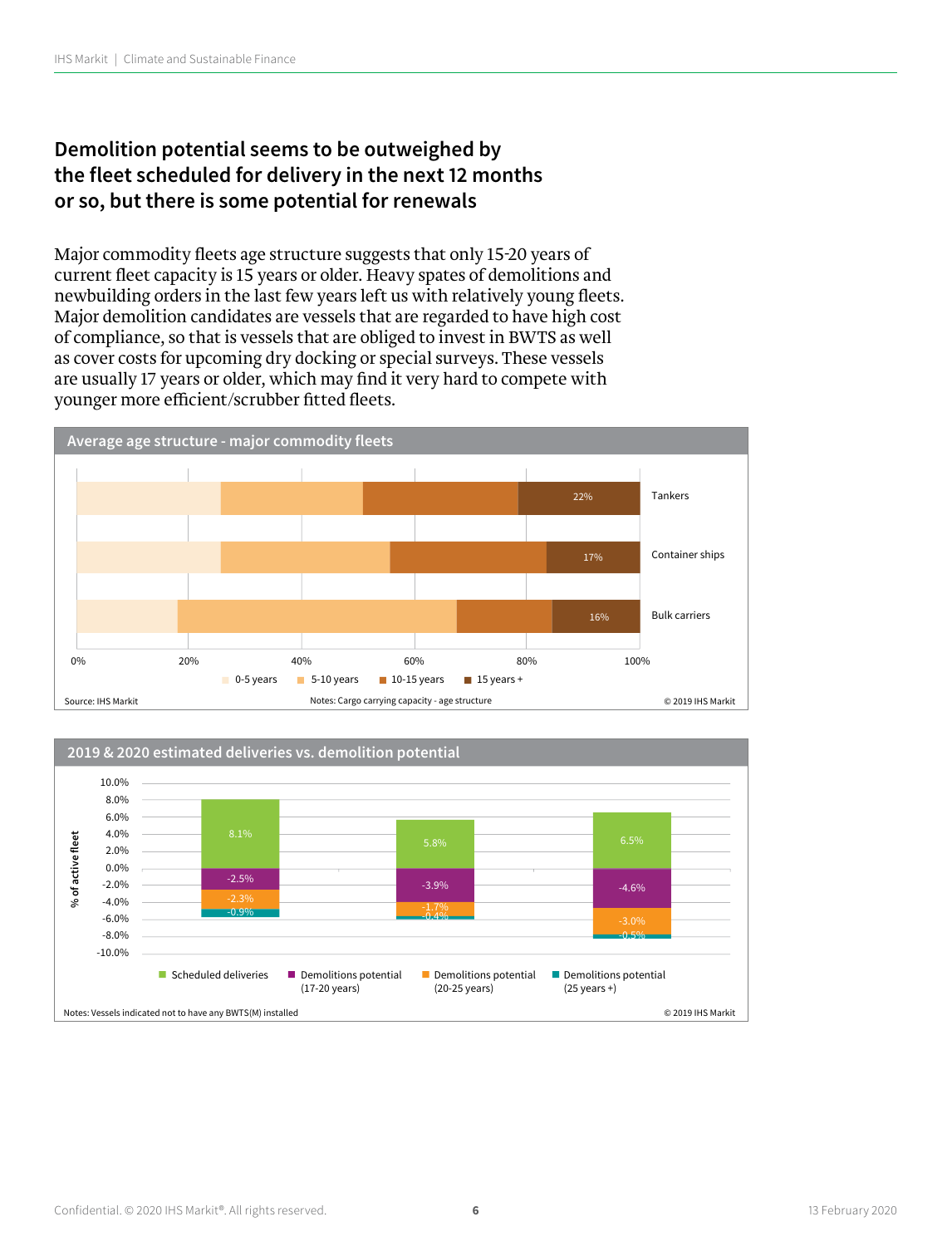## **Effect of IMO 2020 on fleet tightening – Scrubber retrofits and removals of older fleets is expected to have some influence on fleet tightening**

- One thing on the mind of the shipping community these days and in connection with IMO 2020 is exhaust gas cleaners/scrubber retrofitting on the existing fleets. The argument is that retrofitting scrubbers on the existing fleet of vessels will take out certain capacity in the market while the retrofits are done so supply of ships would tighten and the freight rates would go up as a consequence of ship supply tightening.
- We have already observed some effects of scrubber retrofitting on ship supply in VLCC and Capesize markets, which added to fleet supply tightening in recent months and has reflected stronger freight rates. For the reason that large vessels are bigger consumers, usually employed on longer routes, the majority of scrubber retrofits are going to be coming from these segments, inevitably amplifying the influence on the fleet supply tightening in these fleets.
- Recent reports suggest scrubber retrofitting is getting delayed, but also postponed in recent months, as the IMO 2020 deadline is approaching. This can also influence fleet supply towards the end of this year and beginning of next.
- Expected fleet tightening due to scrubber retrofitting is something that is anticipated to firm freight rates in the period of more intensive scrubber retrofitting. This however is probably going to discourage demolitions, although there has been quite a lot of talk about demolition intensification.
- Commodity fleets had gone through a heavy spate of newbuilding orders and demolitions in the last decade, with bulk carriers and container sector demolitions peaking in 2016 as freight rates were very poor, and older and inefficient vessels had to be taken off the fleet. The tanker sector suffered a similar fate more recently in first half of 2018. Notably, this years' demolition candidates were sold mainly for storage activity with IMO 2020 approaching, some of the vessels have been dedicated to store fuel oil.
- When the capacity of demolition candidates is contrasted with capacity on orderbook, we can see that the potential demolitions will be largely neutralized by capacity being delivered.